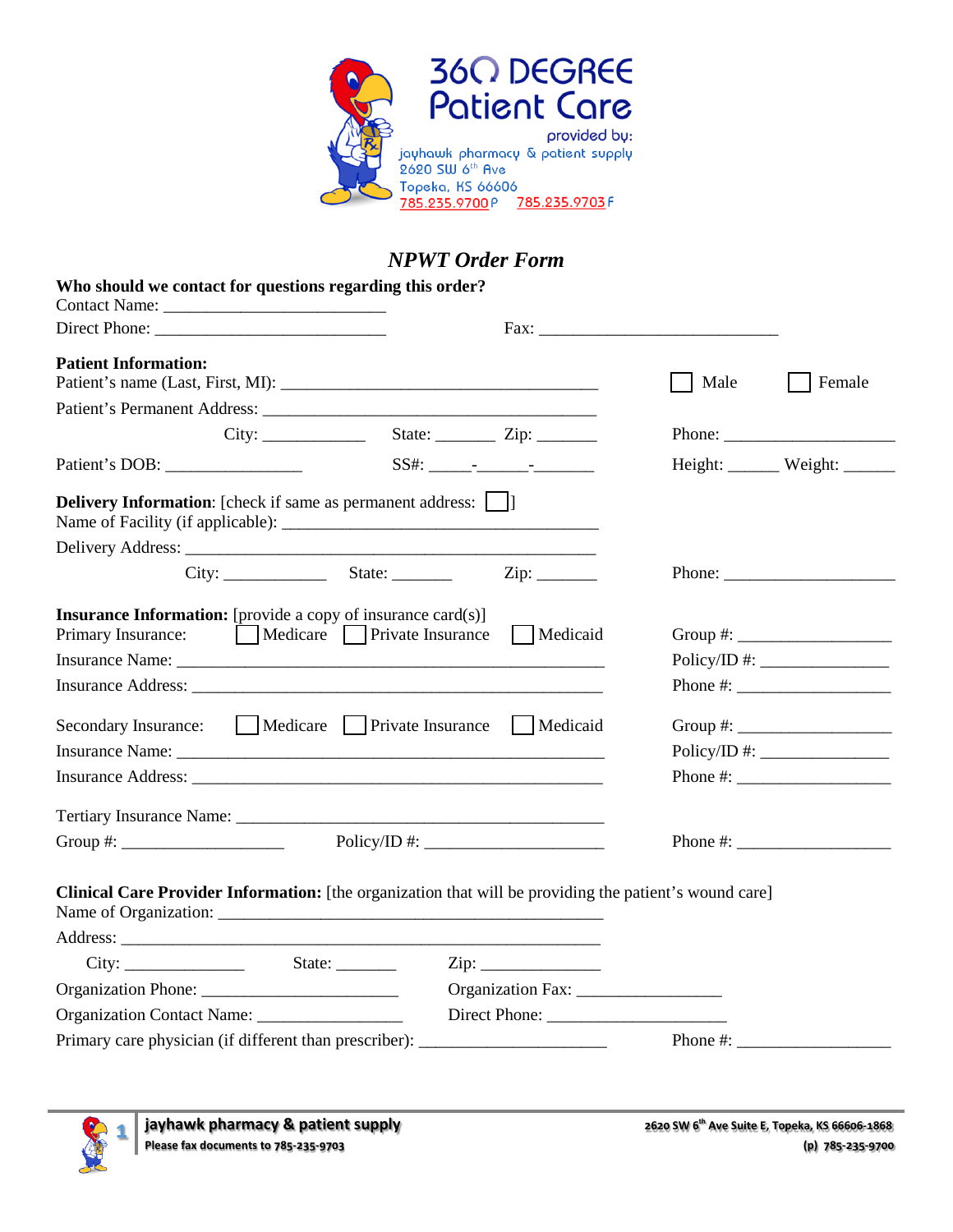|    |                                                               | <b>Wound Type</b>                                                                                                    |            |                |
|----|---------------------------------------------------------------|----------------------------------------------------------------------------------------------------------------------|------------|----------------|
|    |                                                               | [Check only one wound type below. Complete a separate Secondary Wound Assessment Form for each additional wound.]    |            |                |
|    | <b>SURGICALLY CREATED OR DEHISCED WOUND</b>                   |                                                                                                                      |            |                |
|    | <b>TRAUMATIC WOUND</b>                                        |                                                                                                                      |            |                |
|    |                                                               | A) Is the patient being appropriately turned/positioned?                                                             | <b>Yes</b> | No             |
|    | <b>PRESSURE ULCER:</b><br><b>STAGE III</b><br><b>STAGE IV</b> | B) If patient's pressure ulcer is on the posterior trunk or<br>pelvis, has a group 2 or 3 support service been used? | Yes        | N/A            |
|    |                                                               | C) Is moisture/incontinence being managed?                                                                           | Yes        | No             |
|    | VENOUS/ARTERIAL ULCER: ->                                     | A) Are compression bandages and/or garments being<br>consistently applied?                                           | Yes        | N <sub>0</sub> |
|    |                                                               | B) Is leg elevation/ambulation being encouraged?                                                                     | Yes        | N <sub>0</sub> |
| 5. | NEUROPATHIC ULCER<br>[e.g., diabetic ulcer]                   | A) Has pressure on the foot ulcer been reduced with<br>appropriate modalities?                                       | Yes        | N <sub>0</sub> |
| 6. | <b>CHRONIC ULCER/MIXED</b>                                    | A) Is pressure over the wound being relieved?                                                                        | Yes        | N/A<br>No      |
|    | <b>ETIOLOGY:</b><br>[present at least 30 days]                | B) Is moisture/incontinence being managed?                                                                           | Yes        | No             |

## **Wound History:** [additional medical documentation may be requested]

1) Which therapies have been previously utilized to maintain a moist wound environment? [check all that apply]

| $\Box$ Saline/Guaze<br>$\Box$ Hydrogel<br>$\Box$ Alginate<br>$\Box$ Hydrocolloid<br>$\Box$ Absorptive<br>$\Box$ Other:                     |
|--------------------------------------------------------------------------------------------------------------------------------------------|
| $\gamma$ Yes $\rightarrow$ If yes, check the actions taken:<br>No<br>2) Is the patient's nutritional status compromised?                   |
| $\Box$ Enteral/NG Feeding<br>$\Box$ Other: $\_\_$<br>$\Box$ TPN<br>$\Box$ Vitamin Therapy<br>$\Box$ Protein Supplements                    |
| $\Box$ Yes $\rightarrow$ If yes: $\Box$ Inpatient $\Box$ Outpatient<br>$\overline{N_{0}}$<br>3) Was NPWT utilized within the last 90 days? |
| If yes, date initiated:<br>Facility name:                                                                                                  |
| 4) Does patient have diabetes?<br>Yes<br>l No-                                                                                             |
| $\Box$ No $\Box$ Yes<br>$\rightarrow$ If yes, is patient on a comprehensive diabetic management program?                                   |
| 5) Is there osteomyelitis present in the wound? $\Box$ No $\Box$ Yes $\rightarrow$ If yes, treated with:                                   |
| $\overline{\rm No}$<br>6) If wound is $>90$ days, has a biopsy been done?<br>Yes                                                           |
| $\rightarrow$ If yes, is cancer in the wound? $\Box$ No $\Box$ Yes $\rightarrow$ [contraindicated]                                         |
| 7) Is there a fistula to an organ or body cavity within vicinity of the wound?<br>Yes<br>N <sub>0</sub>                                    |
| $\Box$ Non-enteric $\rightarrow$ [contraindicated]<br>$\Box$ Enteric<br>$\rightarrow$ If yes.                                              |

**Wound Measurements**